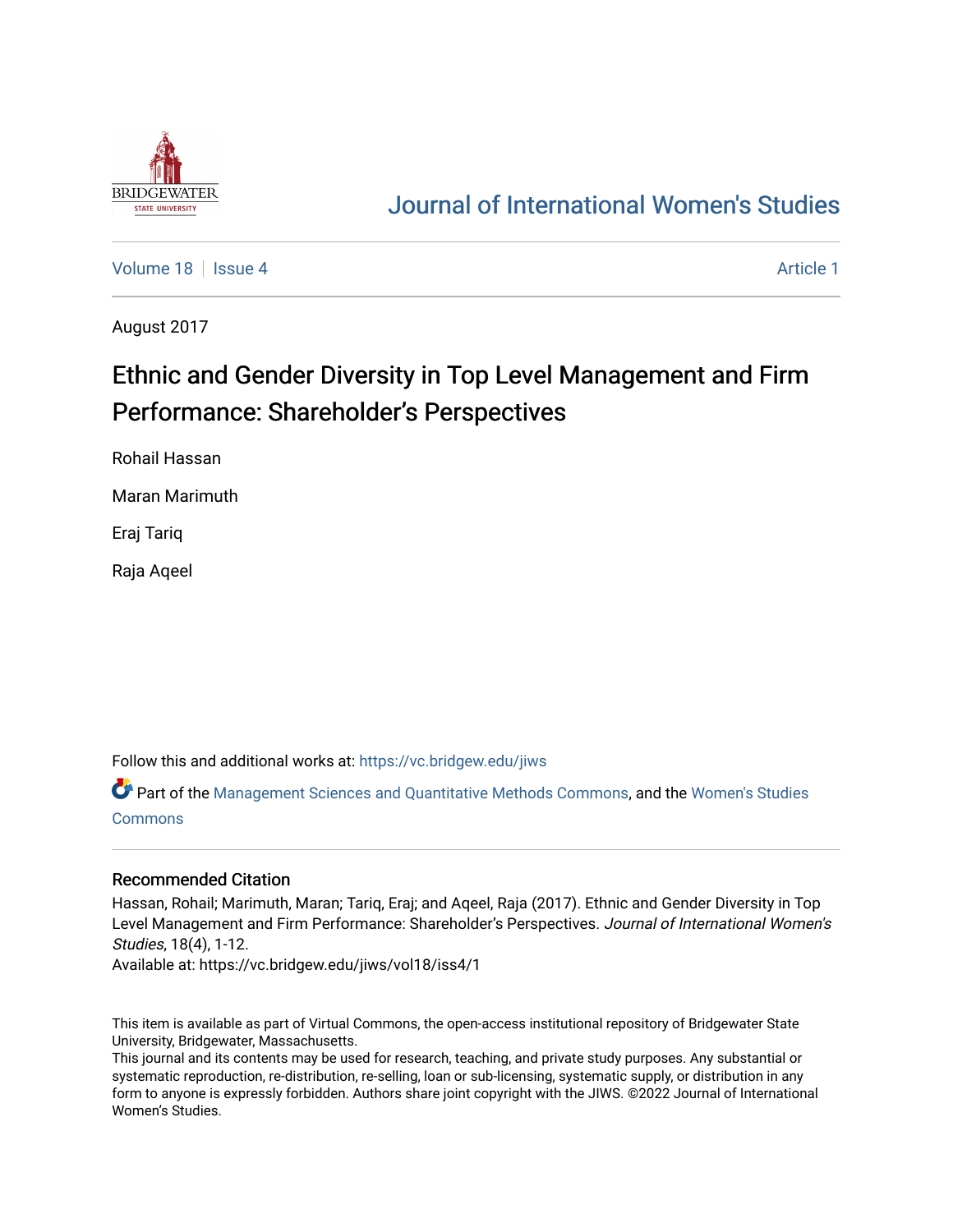Hassan et al.: Diversity in Top Level Management and Firm Performance

This journal and its contents may be used for research, teaching and private study purposes. Any substantial or systematic reproduction, re-distribution, re-selling, loan or sub-licensing, systematic supply or distribution in any form to anyone is expressly forbidden. ©2017 Journal of International Women's Studies.

## **Ethnic and Gender Diversity in Top Level Management and Firm Performance: Shareholder's Perspectives**

Rohail Hassan,<sup>[1](#page-1-0)</sup> Maran Marimuth,<sup>[2](#page-1-1)</sup> Eraj Tariq<sup>[3](#page-1-2)</sup>, Raja Aqeel<sup>[4](#page-1-3)</sup>

#### **Abstract**

This study examines the relationship between demographic diversity in top management levels with a firms' financial performance using 84 non-financial companies in Malaysia. Demographic diversity consists of ethnic diversity and gender diversity. The top management level includes both the top management team and the board of directors. This study uses data from 2008 to 2012. Return on assets measures the financial performance. Ethnic and gender diversity measured by the number of Non-Malays and the number of females in top management respectively. This study incorporates descriptive statistics, correlation testing, and regression analysis. The results show that ethnic diversity in the top management team as well as in a board of directors has no impact on firm performance (ROE). However, the results of gender diversity have a positive impact on performance (ROE) in both perspectives (TMTs and BODs).

*Keywords:* Ethnic Diversity, Gender Diversity, Boards, Market Performance, ROE

#### **Introduction**

Developing societal, political and cultural views of corporate board members  $\&$  top management teams are part of demographic diversity at top management level. In addition, the major factors are better corporate governance and the global desire [\(Monks & Minow, 2004\)](#page-11-0). According to Co-operation & Development Report (2004), the world faced high-profile scandals like Worldcom, Enron & Adelphia and policy makers began to concentrate on the issues of corporate governance. Mitton (2002) argued that the Malaysian economy severely affected by the financial crisis, and many major corporations had shut down in 1997. This corporate failure on the financial crisis was the result of poor corporate governance.

Corporate governance is a strong pillar of any business organization. Corporate governance

<span id="page-1-2"></span><sup>3</sup> Faculty of Accountancy and Management, Universiti Tunku Abdul Rahman, Malaysia.

<span id="page-1-0"></span> $\ddot{ }$ <sup>1</sup> Rohail Hassan is currently pursuing Ph.D. in Management Sciences and working as Graduate Research Assistant at Universiti Teknologi PETRONAS, Malaysia. He obtained his Masters of Philosophy (TQM) in 2012 and BS (HONS) in Business & Management Sciences from University of the Punjab, Pakistan in 2010 consecutively. He is also working as freelancer trainer. To date, he has published more than twenty (20) international refereed journals and conference proceedings (local and overseas). His research interests fall in the areas of Corporate Governance, Women Empowerment, Gender issues, Diversity Management, Financial Management, TQM, SCM and Firm Performance

<span id="page-1-1"></span> $<sup>2</sup>$  Dr. Maran Marimuthu is a Senior Lecturer at the Department of Management and Humanities, Universiti</sup> Teknologi PETRONAS. To date, he has published more than fifty international refereed journals and conference proceedings (local and overseas). He has co-authored books on Financial Management, International Finance and contributed articles for both local and international magazines. He also has a special interest in the multidisciplinary work. Dr. Maran Marimuthu has corporate experience of four years, fifteen years of academia career.

<span id="page-1-3"></span><sup>4</sup> Faculty of Accountancy and Management, Universiti Tunku Abdul Rahman, Malaysia.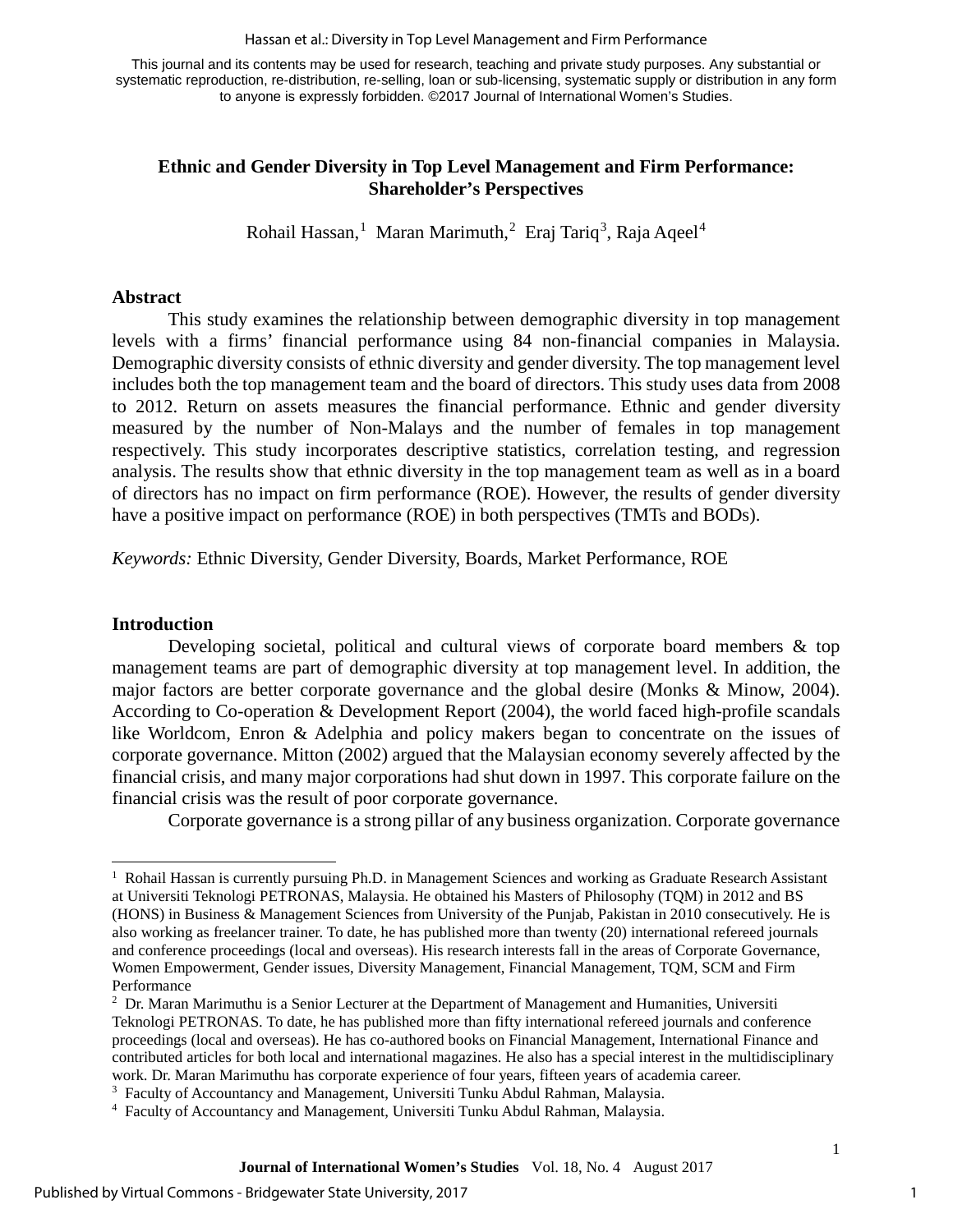means something broader than corporate management, given achieving strategic goals [\(Bairathi,](#page-11-0) [2009\)](#page-11-0). Effective corporate governance matters handle shareholders issues (Hassan & Marimuthu, 2015). Diversified Corporate boards have a very significant impact on firm performance, firm value creation, wealth maximization and enhance stakeholder's confidence. Demographic diversity has a positive impact on firm performance (Hassan & Marimuthu 2014). In contrast, Adams & Ferreria (2009) found that gender diversity among board members could result in poor firm performance. According to Zainal et al., (2013), ethnicity and firm performance has a positive and significant relationship in the Malaysian context-Some researchers have found that there is no relationship between ethnic diversity and firm financial performance in Malaysia (Monks, 2005). Hence, results are inconsistent regarding ethnic diversity. Gender diversity among boards has a positive relationship with organizational performance. Organizational performance includes the firm's financial performance. There are ambiguity and inconsistency among previous research studies (Carte & Silva, 2010). The results seem to be inconsistent. Previously, studies used simple statistical tool and techniques to investigate the diversity issue. There is a need to investigate diversity issues in a more holistic way by using different sample size and sampling techniques (Hassan et al., 2015). It is keen interest for many researchers to explore demographic diversity with regard to firm performance.

This empirical examination offers more insights on demographic diversity at the board level and its impact on firm performance. The empirical analysis is confined to 12 fully-fledged sectors and 84 non-financial Malaysian selected on the basis of judgmental sampling during the period of 2008-2012. This paper includes the extent to which the findings differ from the general expectations as argued by the previous studies. Empirical studies showed that there is a strong correlation between demographic diversity and firm performance (Hassan et al., 2015).

In recent years, diversity issues are examined with regard to the firm performance of the listed companies Malaysia. While extensive literature exists on diversity issues, this issue is still under debate and inconsistent results. Furthermore, there is a need to investigate this problem in a more holistic way and with rigorous statistical estimation. The paper attempts to fill the gap in the existing literature, discuss the empirically diverse corporate boards, top management teams simultaneously and its impact on the firm performance.

The main contribution is for the Malaysian government, and other regulatory bodies may use the results of a study. This research is unique in considering the relationship between demographic diversity at top management level. Descriptive statistics, regression and correlation matrix, were used to investigate this issue.

#### **Literature Review**

#### *Demographic Diversity*

Globalization is growing diversity and is making a critical role in different businesses. The organizations must diversify their workforce to obtain proper performance of workers (White, 2005). Awino (2011) demonstrated that the top management team diversity has a significant influence on organizational performance. TMT does not have a significant effect on organizational performance. The researcher argued that diversity effects workplace interactions and work-related outcomes increase and diversity-performance relationship for other dimensions of diversity (Pitt & Elezabeth, 2011). Evaluation of diversity regular process reviews; skilled external facilitation and developing CEO leadership capability teams can build the trust that is essential to the productive management of diversity and collectivity. (Jarzabkowski & Searlem, 2003). The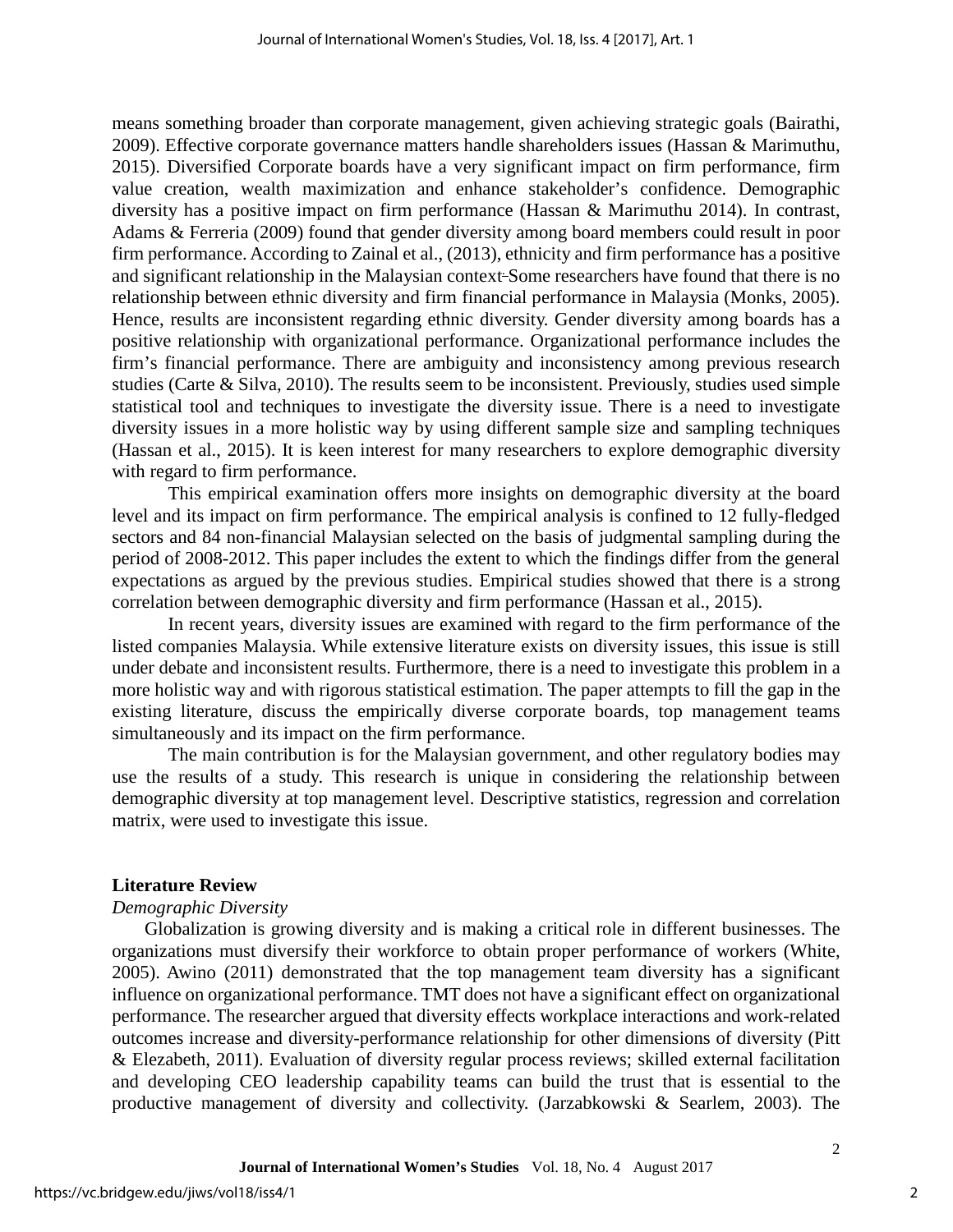managerial experience does not affect the performance of the firm. The majority of male ownership tends to outperform firms having a majority of female ownership. (Kasseeah & Tandrayen, 2014).

#### *Female Participation and Firm Performance*

According to Hambrick and Mason (1984) that the female CEO has a neutral or negative effect on the company's performance, but females below the CEO level has a high positive effect. Dezso & Ross (2008) suggested that the females appointed as below CEO level would have a positive and vigorous, effect on the performance because of their creativity, hard work, and team Leadership. However, when they become a CEO they have to face the difficulties and the negative/neutral effect observed. Even if one leaves aside issues of fairness and equality, the vast gender disparity in senior levels of management raises the issue. Modern U.S. corporations efficiently identify and develop managerial talent, which many scholars have identified as an important source of competitive advantage (Barney, 1991; Castanias & Helfat, 2001; Lado & Wilson, 1994; Finkelstein & Hambrick, 1996).

#### *Cognitive Effects and Performance*

According to Kochan et al., (2003) studied the relationship between cognitive diversity in top management and job performance of the firm. They stated that the external factors play a major role in decision-making. There are some theories presented in this opinion as contingency theory and resource dependency theory. Cognitive diversity in the top management depends on the ability of the firm to manage the cognition in the different managers effectively.

Successful teams tended to allow interpretative ambiguity to flourish in the early stages of their life cycle but to exhibit more interpretative clarity in the later stages. This cycle of ambiguity and clarity may represent one dynamic solution to the twin problems of poor sense making on the one hand and uncoordinated activity on the other (Richard et al., 2004).

#### *Management Diversity and Performance*

Jayne & Dipboye (2004) presented about the diversity in management and their effects on organizational performance. The study shows that the organization's performance and diversity have no linear relationship with most of the firms, which means that many companies are performing well with diversity and some are not. Findings indicate that management-level heterogeneity can be a critical asset in certain strategic contexts but the diversity performance.

#### *Leveraging Diversity to Improve Firm Performance*

Simons & Rowlan (2011) argued that the leveraging of diversity improve firm performance. The diversity statement of seven multinational organizations has been stated with their performance and came up with the conclusion that increasing the diversity of the workforce involves problems such as dissatisfaction and conflicts. Diversity alone does not guarantee immediate, tangible improvements in organizational, group, or individual performance. Parrotta et al., (2012) argued that diversity in labor affecting the productivity of the organization.

#### **Objectives of the Study**

#### *Main Objective*

To examine the effect of ethnic and gender diversity in top-level management on financial performance.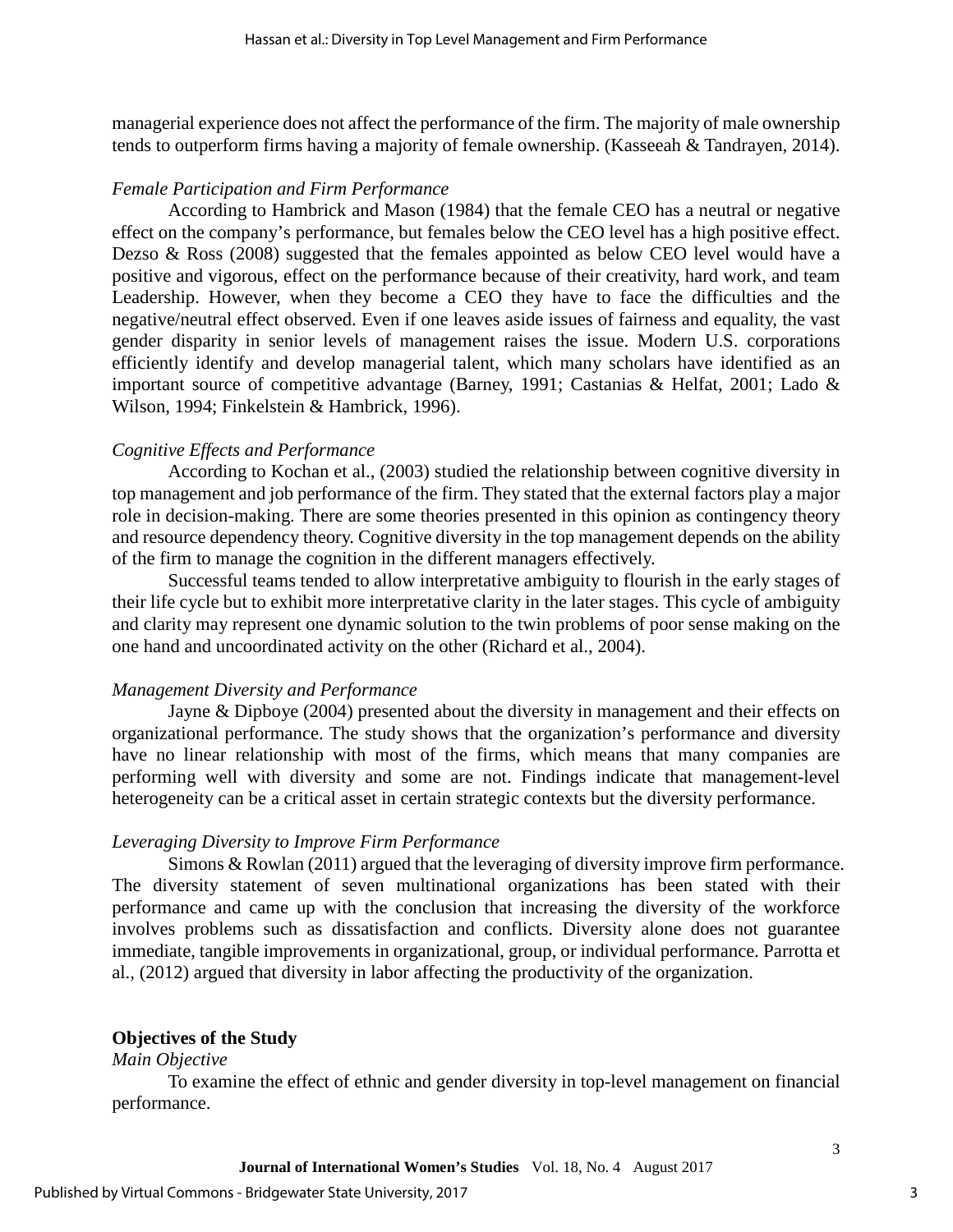*Specific Objectives*

- To examine the effect of ethnic and gender diversity in top management teams on firm financial performance.
- To examine the effect of ethnic and gender diversity on the board of directors on firm financial performance.

### **Methods, Procedures, and Measures**

For this study, the data were from the top 100 non-financial listed companies in Malaysia out of which the data on 84 non-financial companies' data used to verify objectives; all the data were taken for five (5) years from 2008 - 2012. Here, to investigate the effect of gender and ethnic diversity on both top-level management teams (TMT's) and board of directors (BOD's) with firm performance. The dependent variable was financial performance, and the independent variables were gender and ethnic diversity, which were controlled by the TMT size, BOD members, and firms' size. The dependent variable ROE (return on equity) was used to measure firms' performance. The independent variables, ethnic and gender diversity, were measured on a ratio scale basis. As for BODs, the ethnic and gender determined by female members and the non-Malay managers were divided by the total number of board members. The same method is used to calculate the TMT's ethnic and gender diversity.

### *Sample Size*

A sample size of 84 non-financial Malaysian listed companies was based on the past 5 years time 2008-2012 annually.

## *Research Design*

The research consists of five main steps that are: an assessment of the literature, structure of a hypothesis or theory or model, data anthology, evaluation and testing by regression and correlation model, and the understanding of results to produce conclusions and relay them to the literature and theory.

## *Hypotheses*

The following hypotheses explain the impact of the demographic diversity in TMT and BODs on firm financial performance (ROE) that are represented by gender and ethnic diversity. Thus, the proposed hypotheses are as follows.

## General:

- Demographic diversity in TMT has a significant impact on firm financial performance.
- Demographic diversity in BODs has a significant impact on firm financial performance.

## Specific:

H1: Firms financial performance is positively affected by gender diversity among TMT members. H2: Firms financial performance is positively affected by ethnic diversity among TMT members. H3: Firms financial performance is positively affected by gender diversity among Board members. H4: Firms financial performance is positively affected by ethnic diversity among board members.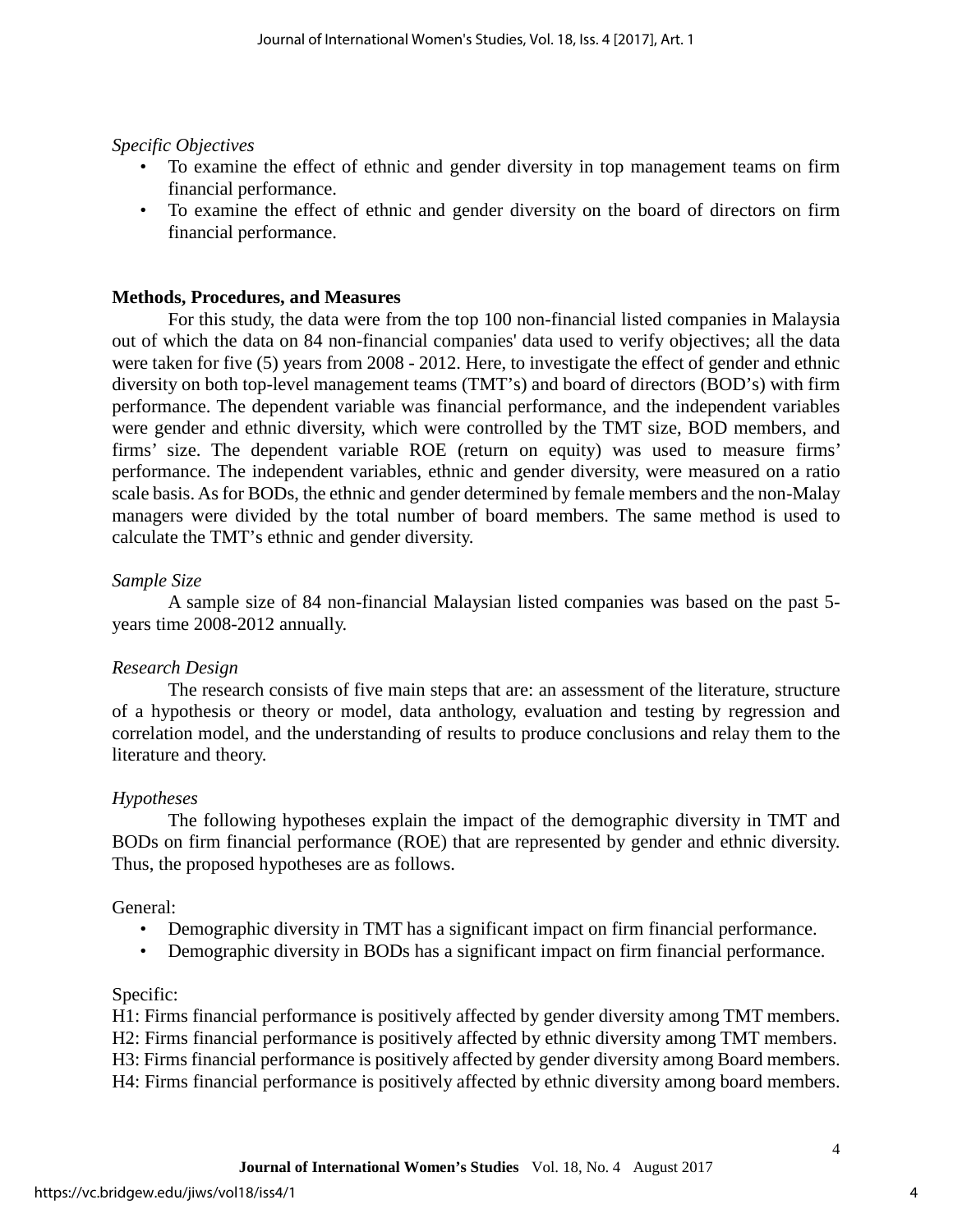# *Model for the Study*

Equation for ROE:

 $Y = \alpha + \beta_{BT} + \beta_{BNMr} + \beta_{BFr} + \beta_{Firm Size} + \epsilon$  ------------------------------ (Board of Directors)  $Y = \alpha + \beta_{TT} + \beta_{TNMr} + \beta_{TFr} + \beta_{TFr} + \beta_{Firm \, Size} + \epsilon$  -------------------- (Top Management Teams)

## *Research Instrument*

This study based on the secondary type of data. All the information collected from the annual reports of companies (2008-2012).

# **Empirical Results**

## *Effect of Demographic Diversity in Board of Directors Perspective*

*Descriptive Analysis in BODs Perspective*

Descriptive statistics were used for the calculation of the mean, standard deviation, maximum and minimum values. Table 1 shows the average of 84 non-financial companies in Malaysia (2008-2012). Descriptive analysis (mean, standard deviation, maximum, and minimum values) of the total number of members on board (BT), the total number of non-Malay members in the board (BNM), the non-Malay ratio on board (BNMr). The total number of females in the board (BF), female ratio on the board (BFr), Firm Size- Total Assets, Equity, Net Income and Returns on equity (ROE) presented below Table 1:

| <b>Variables</b>    | <b>Minimum</b> | <b>Maximum</b> | <b>Mean</b> | Std.             |
|---------------------|----------------|----------------|-------------|------------------|
|                     |                |                |             | <b>Deviation</b> |
| <b>BT</b>           | $\overline{4}$ | 30             | 8.73        | 2.925            |
| <b>BNM</b>          | $\overline{0}$ | 14             | 5.22        | 2.652            |
| <b>BNMr</b>         | .012           | .137           | .085        | .034             |
| <b>BF</b>           | $\overline{0}$ | 6              | .72         | .917             |
| <b>BFr</b>          | .0167          | .096           | .029        | .016             |
| Firm Size- TA (000) | 9321.839       | 1.3699E9       | 3.855412E7  | 1.7720359E8      |
| Equity $(000)$      | $-277746$      | 1.0184E9       | 2.711859E7  | 1.2756155E8      |
| Net income (000)    | $-3.2305E7$    | 5.2414E8       | 2.853781E6  | 2.8010434E7      |
| <b>ROE</b>          | $-4.165$       | 10.240         | .167        | .816             |
| $N = 398$           |                |                |             |                  |

### **Table 1. Descriptive Statistics in BODs Perspective**

# *Correlation in BODs Perspective*

Correlation explains the relationship between dependent and independent variables, whether it is negative or positive. Table 2 shows the results of the correlation details that involve the demographic diversity and profitability ratio in relation with the BOD. Based on the results, the interpretation can be made of the total female member ratio on the board (BFr) has the negative correlation (-0.111) with the firm performance at 0.05 significance level. That means gender diversity shows a relationship with firm performance. Another variable, such as a number of non-Malay in board and the number of females on board has the positive correlations (0.105) and the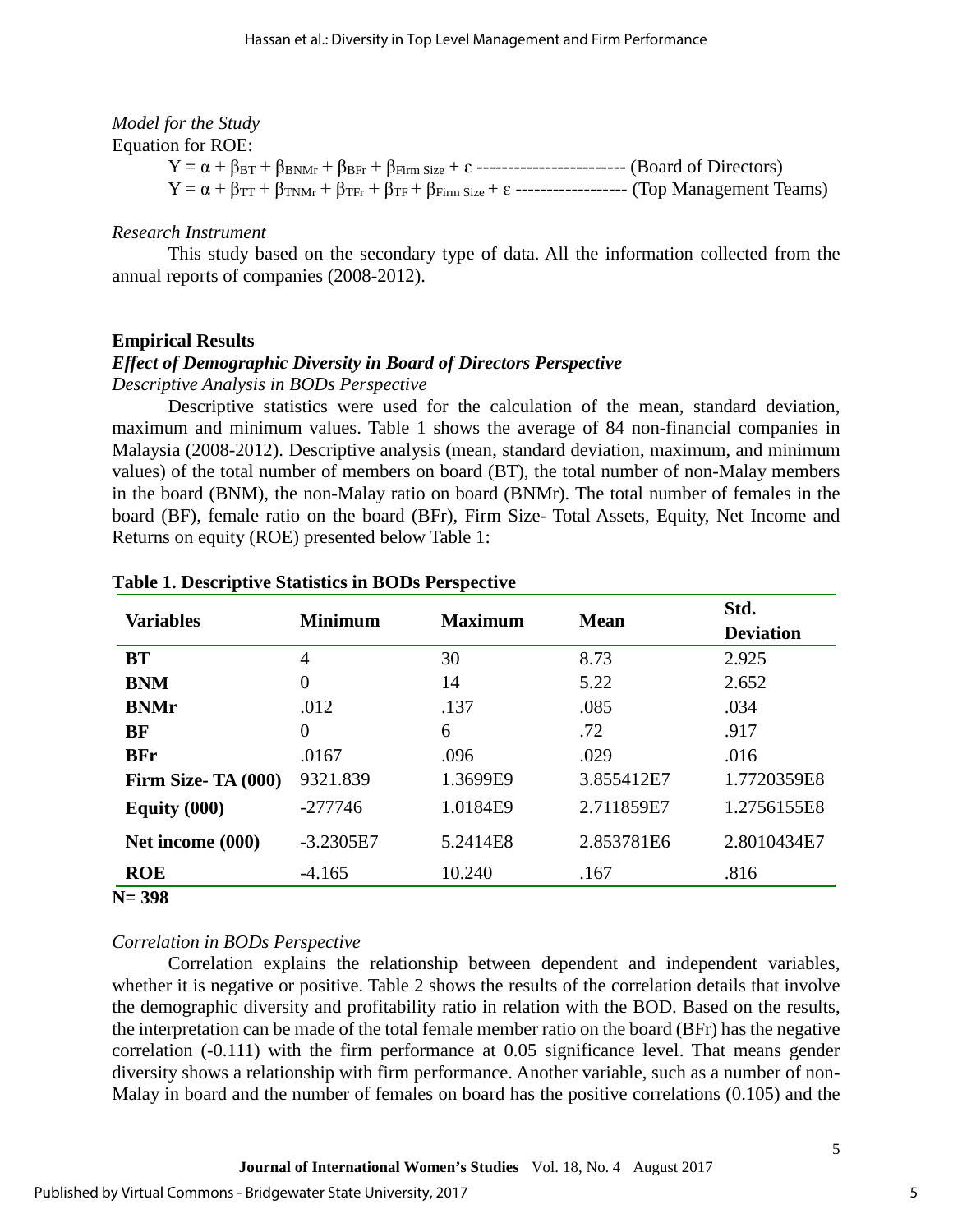significance level of 0.05. However, the number of non-Malay ratio on board is negatively correlated with the firm size (-0.099) and firm performance (-0.117). Other variables have no significant impact on the firm's performance.

| No | <b>Variables</b> | 1 | $\mathbf 2$ | 3         | $\overline{\mathbf{4}}$ | 5        | 6       | 7        | 8        | 9        |
|----|------------------|---|-------------|-----------|-------------------------|----------|---------|----------|----------|----------|
|    | <b>BT</b>        |   | $.357**$    | $-.109*$  | $.497**$                | .058     | .007    | .006     | $-.003$  | .026     |
| 2  | <b>BNM</b>       |   | 1           | $.743***$ | $.105*$                 | $-.055$  | $-.084$ | $-.095$  | $-.045$  | .009     |
| 3  | <b>BNMr</b>      |   |             | 1         | $-.095$                 | $-.025$  | $-.09*$ | $-117*$  | $-.070$  | $-.006$  |
| 4  | <b>BF</b>        |   |             |           | 1                       | $.830**$ | $-.019$ | $-.023$  | .011     | $-.096$  |
| 5  | <b>BFr</b>       |   |             |           |                         | 1        | $-.052$ | $-.064$  | $-.016$  | $-.111*$ |
| 6  | <b>Firm Size</b> |   |             |           |                         |          | 1       | $.981**$ | $.430**$ | $-.019$  |
| 7  | Equity $(000)$   |   |             |           |                         |          |         |          | $.461**$ | $-0.016$ |
| 8  | Netincome (000)  |   |             |           |                         |          |         |          | 1        | .033     |
| 9  | <b>ROE</b>       |   |             |           |                         |          |         |          |          |          |

**Table 2: Correlations Results in BOD's Perspective**

\*\*Correlation is significant at the 0.01 level (2-tailed)

\*Correlation is significant at the 0.05 level (2-tailed)

## *Top Management Teams*

### *Descriptive Analysis in TMTs Perspective*

Table 3 shows the average of 84 non-financial companies in Malaysia (2008-2012). A maximum and minimum value have been calculated that shows the highest and lowest data of the companies in last five (5) years. Descriptive analysis (mean, standard deviation, maximum, and minimum values) of the total number of Top Management (TT), the number of non-Malay in top management (TNM), the number of the non-Malay ratio in top management (TNMr), Number of female in top management (TF). The number of female ratio in top management (TFr), Assets, Equity, Net Income, Returns on equity (ROE) presented below:

|                  | <b>Minimum</b> | <b>Maximum</b> | <b>Mean</b> | Std.             |
|------------------|----------------|----------------|-------------|------------------|
|                  |                |                |             | <b>Deviation</b> |
| <b>TT</b>        | 0              | 46             | 5.32        | 7.670            |
| <b>TNM</b>       | 0              | 33             | 2.89        | 5.358            |
| <b>TNMr</b>      | .066           |                | .3298       | .171             |
| TF               | 0              | 12             | .93         | 1.672            |
| <b>TFr</b>       | .000           | .166           | .035        | .021             |
| <b>Firm Size</b> | 9321.839       | 1.3699E9       | 3.855412E7  | 1.7720359E8      |
| Equity $(000)$   | $-277746$      | 1.0184E9       | 2.711859E7  | 1.2756155E8      |
| Net income(000)  | $-3.2305E7$    | 5.2414E8       | 2.853781E6  | 2.8010434E7      |
| <b>ROE</b>       | $-4.165$       | 10.240         | .167        | .816             |

## **Table 3. Descriptive Statistics in TMTs Perspective**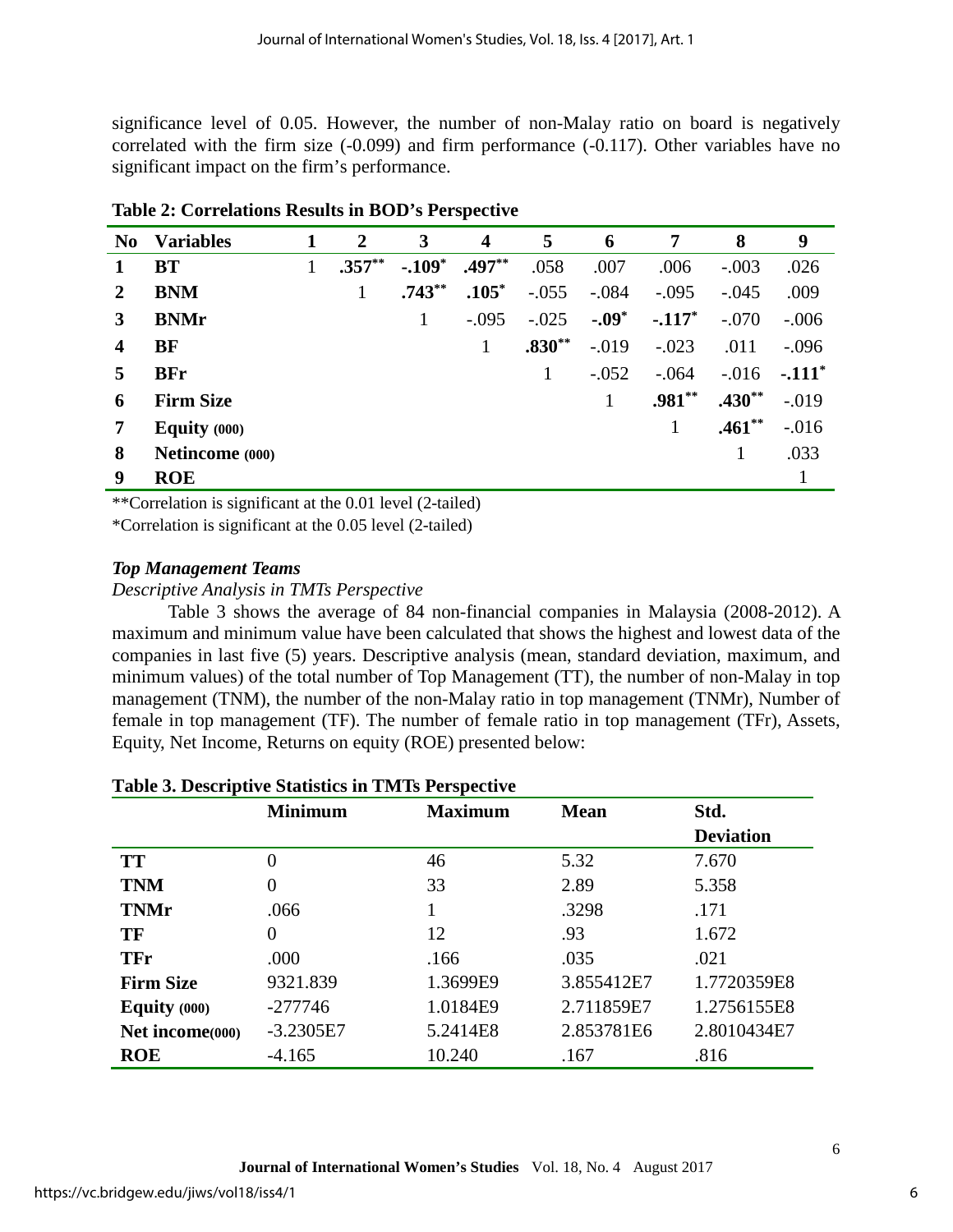# *Correlation in TMTs Perspective*

Correlation results depict the relationship that exists between dependent and independent variables, whether it is negative or positive. Those variables analyzed under the main perspective that is Top management teams. Table 4 shows the results of the correlation details that involve the demographic diversity and profitability ratio in relation with the TMT. Total female member ratio in top management teams (TFr) has the positive correlation (0.143) with the firm performance and contributes a positive at 0.05 significance level. That means gender diversity shows some impact on company performance. Other variable, such as a number of the non-Malay ratio in the top management team and the number of females in top management team has the positive correlation (0.198) and the significance level of 0.01.

| N <sub>0</sub>   | <b>Variables</b> |              | $1\quad 2$   | $\mathbf{3}$ | $\overline{\mathbf{4}}$ | 5         | 6                    | 7         | 8        | 9            |
|------------------|------------------|--------------|--------------|--------------|-------------------------|-----------|----------------------|-----------|----------|--------------|
| 1                | <b>TT</b>        | $\mathbf{1}$ | $.803**$     | $.398***$    | $.808**$                | $.296***$ | $.103*$              | $.119*$   | $-.058$  | .070         |
| 2                | <b>TNM</b>       |              | $\mathbf{1}$ | $.637**$     | $.748**$                | $.267**$  | $-.066$              | $-.060$   | $-.050$  | .059         |
| 3                | <b>TNMr</b>      |              |              | 1            | $.388***$               | $.198***$ | $-.127$ <sup>*</sup> | $-.125$ * | $-.033$  | .085         |
| $\boldsymbol{4}$ | TF               |              |              |              | 1                       | $.587**$  | $-.112$ <sup>*</sup> | $-.108*$  | $-.051$  | $.100*$      |
| 5                | <b>TFr</b>       |              |              |              |                         | 1         | $-.180**$            | $-.183**$ | $-.047$  | $.143**$     |
| 6                | <b>Firm Size</b> |              |              |              |                         |           | 1                    | $.981**$  | $.430**$ | $-0.019$     |
| 7                | Equity $(000)$   |              |              |              |                         |           |                      | 1         | $.461**$ | $-.016$      |
| 8                | Net income (000) |              |              |              |                         |           |                      |           | 1        | .033         |
| 9                | <b>ROE</b>       |              |              |              |                         |           |                      |           |          | $\mathbf{1}$ |

**Table 4. Correlation Results in TMTs Perspective**

\*\*Correlation is significant at the 0.01 level (2-tailed)

\*Correlation is significant at the 0.05 level (2-tailed)

## *Regression Models*

Regression explains at what extent the effect of the gender and ethnic diversity on firm financial performance. Those variables analyzed under the BODs, and TMT perspectives presented in Table 5.

## *Discussion in Perspective of BODs*

In the point of view of BODs, regression model explains the relationship between dependent variable and independent variables and to what extent this dependent variable shows the significant level of independent variables. Based on the results of Table 5 the regression model explained as follows:

## *ROE=* **0.272 + 0.009BT – 0.139BNMr – 5.743BFr**

The independent variable gender only shows the significant relation at 0.05 significance level with the dependent variable the performance of the company (ROE). However, it is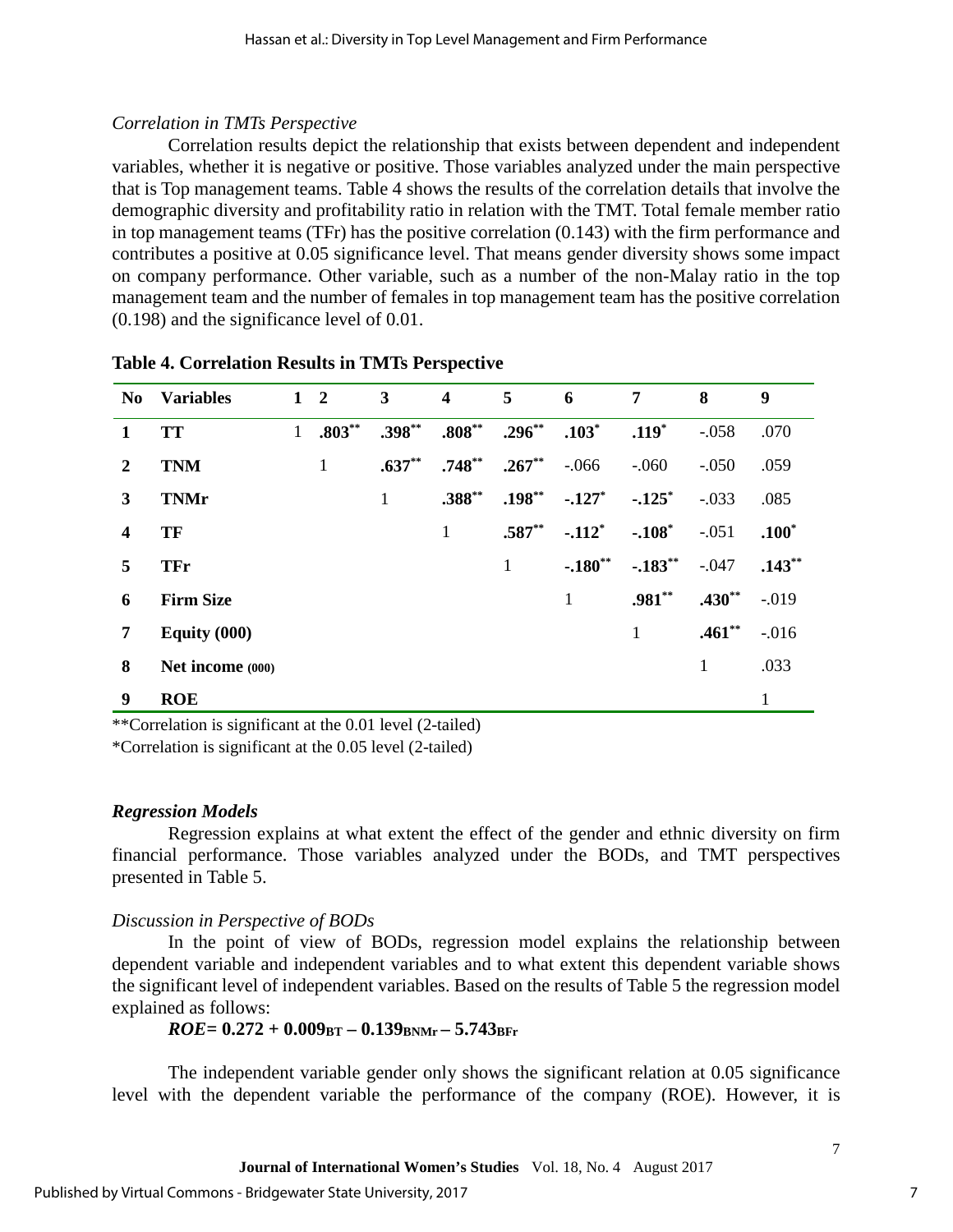negatively correlated with the dependent variable. It shows that the increase in the gender will decrease the firm performance. Another independent variable such as the number of the non-Malay ratio in the board has no significant relation with the dependent variable. As the gender diversity ratio negatively correlated with ROE, we can say that the increase in the ratio of the females will decrease the performance at 5.742. The R-square was 0.013 that means some of the variation in the dependent variable explained by the model. It can also predict that there might be other independent variables that will affect the firm performance that not considered in the analysis. The F-test gives the result of 1.776 that shows the model is significant at 0.025.

### *Discussions in Perspective of TMTs*

In the perspective of TMTs, regression model explains the relationship between the dependent variable ROE with all independent variables and the result shown in Table 5. Based on the results the regression model explained as follows:

## $ROE = 0.057 + 0.007$ TT +  $0.07$ TNMr +  $1.310$ TFr

The results explain that independent variable gender only shows the significant relation at 0.05 significance level with the dependent variable the performance of the company (ROE). Another independent variable such as the number of the non-Malay ratio in the board has no significant relation with the dependent variable. As the gender diversity ratio positively correlated with ROE, with an increase in the proportion of the females will increase the performance at 1.310. R-square was 0.006; that means only 2.4 % of the variation in the dependent variable explained by the model. Moreover, remaining 98.6% of the variation in the dependent variable remains unexplained through this model. It could predict that there might be other independent variables that will affect the firm performance that not considered in the analysis. The F-test gives the result of 1.349 that shows the model is significant at 0.043. It means that the gender has some effect on the performance, but no effect has seen by ethnic diversity.

| <b>Variables</b>         | $Model - I (BODs)$ |               | $Model - II (TMTs)$ |            |
|--------------------------|--------------------|---------------|---------------------|------------|
| <b>Constant</b>          | .147               |               | .626                |            |
| <b>BNMr</b>              | .908               |               |                     |            |
| <b>BFr</b>               | $.025**$           |               |                     |            |
| <b>BT</b>                | .532               |               |                     |            |
| <b>Firm Size</b>         | .608               |               | .533                |            |
| <b>TNMr</b>              |                    |               | .798                |            |
| <b>TFr</b>               |                    |               | $.043**$            |            |
| <b>TT</b>                | -                  |               | .558                |            |
| $\mathbf{R}^2$           | 0.013              |               | 0.024               |            |
| <b>F-test</b>            | 1.779              |               | 1.349               |            |
| *Dependent variable: ROE |                    | Model-I: BODs | Model-II: TMTs      | $p<0.05**$ |

**Table 5: Regression Results on ROE in BODs & TMTs Perspectives (DV: ROE)**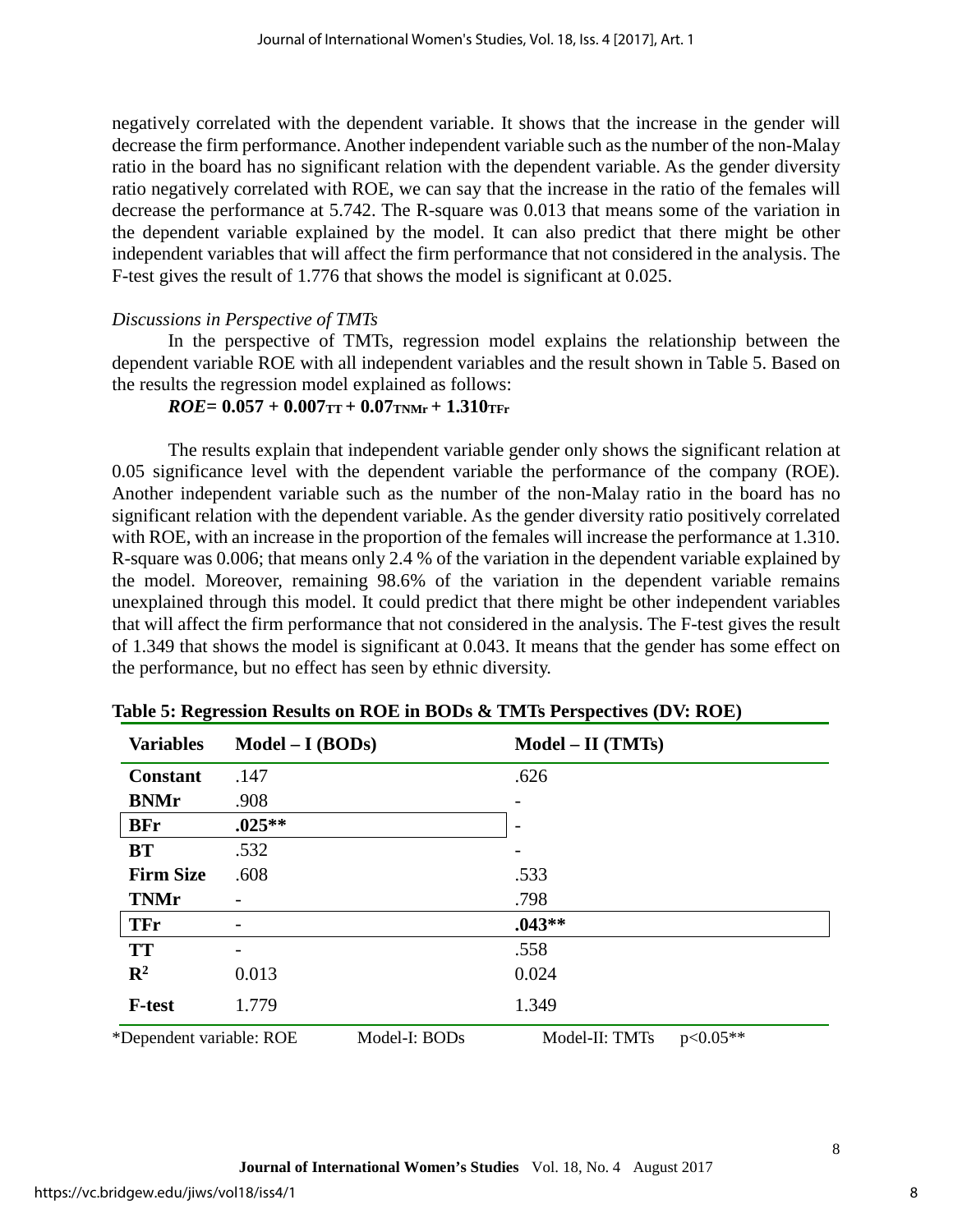#### **Findings of the Study**

By examining, the effect of ethnic diversity in top management teams (TMT's) it has found that there is no effect on the firm performance if the company go for the ethnic diversity. The results though give us the positive significance, but the effect did not contribute significantly. However, the effect of ethnic diversity on the board of directors (BODs) found that ethnic diversity is not an appropriate variable for the diversification, as it gave a positive significance but did not contribute significantly. The effect of gender diversity in top management teams (TMTs) found that there is a partial effect on the performance of companies. The results show us the significant correlations between gender diversity and performance. Therefore, gender has the impact on the firm's financial performance.

In addition, the effect of gender in Board of Directors (BODs) found that firm performance affected positively by gender. The results showed the significant negative correlation of -0.111. It means demographic diversity in BOD has a negative impact on firm performance. As an overall result, we can say that demographic diversity has the impact on firm financial performance. As the gender diversity shows the significant positive results only. However, ethnic diversity it indicates that the company performance has not influenced by either in TMT or BOD.

#### **Limitations of the Study**

This paper only focuses on demographic diversity in TMTs and BODs of non-financial listed companies. In addition, this paper incorporated only last five-year data from 2008 to 2012 and thus, it would be quite challenging to generalize the findings, but these companies are top companies as a performance by total market capitalization.

#### **Conclusions**

By looking at the demographic diversity, the article attempts to investigate the contribution of diverse corporate boards in firm performance. Admittedly, gender diversity among the board of directors (BODs) has significant positive impact on the firm performance of Malaysian Listed Companies. Hence, that women participation at board level can enhance the profits and perhaps improving internal operations of their companies. Ethnic diversity did not show the significant impact on the firm performance. As a result, of this study is inconsistent with previous research in the case of ethnic diversity. There might be several reasons behind this issue. Nevertheless, results depict kind of interesting picture regarding demographic diversity and firm performance.

In the event of the top management team (TMTs), the demographic diversity has the partial effect on the performance. It means ethnic diversity has no significance level. There might be several reasons behind this issue like board member belong to majority group of the country. On another hand, variable gender diversity has some significant impact on the firm performance. "Women also bring a different set of life experiences in organizations. The presence of women in a company's senior management should accordingly increase the management team's range of perspectives, cognitive resources, and problem-solving ability, resulting in better outcomes for the company (Hambrick et al., 1996)". The above line explains that the presence of women is the top management would be beneficial for the firms.

In a nutshell, we can conclude that women participation has a positive impact on firm performance. However, the presence of diversity at board level does have an impact on firm value and hence more diversified boards higher the firm performance in case of listed companies.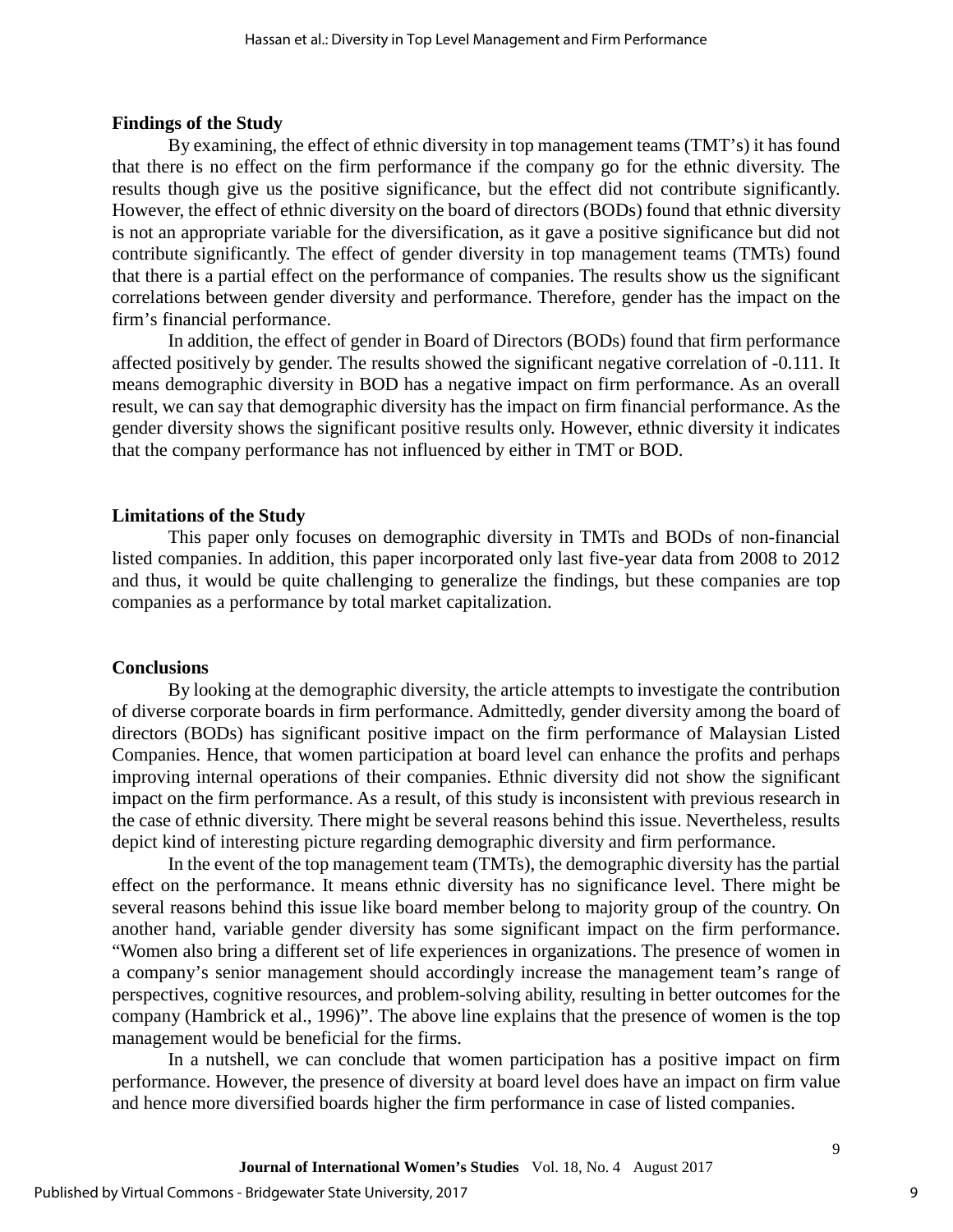#### **Recommendations**

It is recommended that diverse board should be promoted in the firms to get better results. Moreover, to get better results, it is recommended that use of more ratios will help to understand the cases better e.g. Liquidity ratios and Debt ratios. Furthermore, increase the span of research by covering more companies. Lastly, make a comparison on a global level. Reach out to other companies on a global scale and make a comparison between different companies in the various regions of the world. These steps will help them to analyze better and make a far productive decision when it comes to making a conclusion on the variables.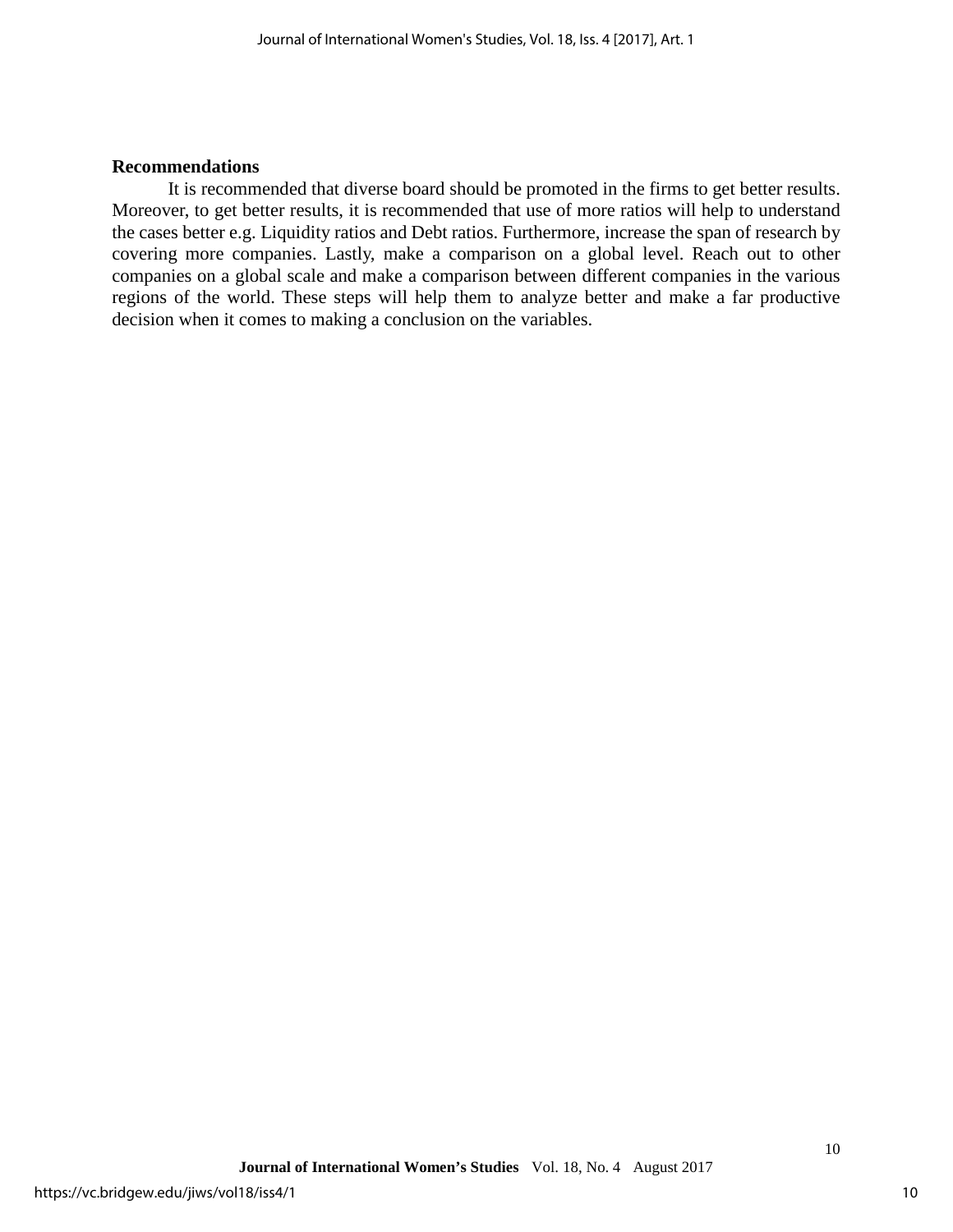## **References**

- <span id="page-11-0"></span>Adams, R. B., & Ferreira, D. (2009). Women in the boardroom and their impact on governance and performance. *Journal of financial economics, 94*(2), 291-309.
- Awino, Z. B. (2011). Strategic Management: An Empirical Investigation of Selected Strategy Variables on Firms Performance: A Study of Supply Chain Management in Large Private Manufacturing Firms In Kenya.
- Barney, J. (1991). Firm resources and sustained competitive advantage.*Journal of management*, *17*(1), 99-120.
- Bairathi, V. (2009). Corporate governance: A suggestive code. *International Research Journal, 11*(6), 753-754.
- Castanias, R. P., & Helfat, C. E. (2001). The managerial rents model: Theory and empirical analysis. *Journal of Management*, *27*(6), 661-678.
- D. C. Hambrick and P. A. Mason. Upper echelons: The organization as a reflection of its top managers. Academy of Management Review, 9 (2), 193-206, (1984)
- Dezső, C. L., & Ross, D. G. (2008). 'Girl Power': Female participation in top management and firm performance. *University of Maryland Robert H Smith School of Business*.
- Finkelstein, S., & Hambrick, D. C. (1996). *Strategic leadership: Top executives and their effects on organizations*. South-Western Pub.
- Hambrick, D. C., Cho, T. S., & Chen, M. J. (1996). The influence of top management team heterogeneity on firms' competitive moves. *Administrative science quarterly*, 659-684.
- Hassan, R., & Marimuthu, M. (2014). Gender Diversity on Boards And Market Performance: An Empirical Investigation on Malaysian Listed Companies. Platform. *A Journal of Engineering, Science and Society*, 10(1), 17-25.
- Hassan, R., & Marimuthu, M. (2015). Corporate Governance Effect on Ownership and Control in Firms: An Empirical Evidence from Pakistan. *International Journal of Business and Management*, 10(8), 212-217.
- Hassan, R., Marimuthu, M., & Kaur Johl, S. (2015). Diversity, Corporate Governance and Implication on Firm Financial Performance. *Global Business and Management Research: An International Journal*, 7(No 2), 28-36.
- Hassan, R., Marimuthu, M., & Kaur Johl, S. (2016). Women on Boards and Market Performance: An Exploratory Study on the Listed Companies. *International Business Management*, 10(2), 84-91.
- Jarzabkowski, P., & Searle, R. (2003). *Top management team strategic capacity: diversity, collectivity & trust*. Aston Business School Research Institute.
- Jayne, M. E., & Dipboye, R. L. (2004). Leveraging diversity to improve business performance: Research findings and recommendations for organizations. *Human resource management*, *43*(4), 409-424.
- Kasseeah, H., & Tandrayen-Ragoobur, V. (2014). Women in the informal sector in Mauritius: a survival mode. *Equality, Diversity and Inclusion: An International Journal*, *33*(8), 750- 763.
- Kochan, T., Bezrukova, K., Ely, R., Jackson, S., Joshi, A., Jehn, K., & Thomas, D. (2003). The effects of diversity on business performance: Report of the diversity research network. *Human resource management*, *42*(1), 3-21.
- Lado, A. A., & Wilson, M. C. (1994). Human resource systems and sustained competitive advantage: A competency-based perspective. *Academy of management review*, *19*(4), 699-727.